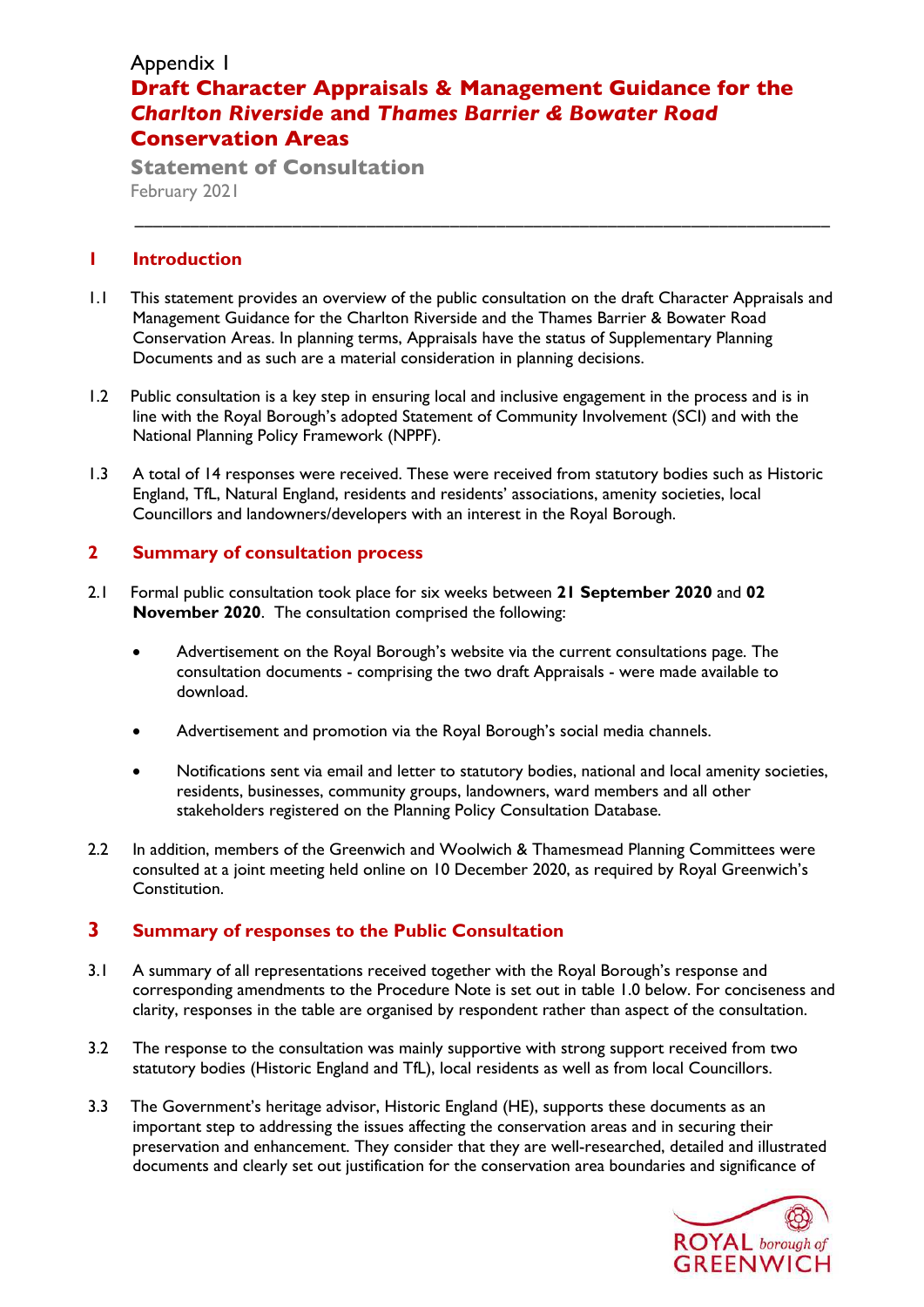the Area's component assets.

- 3.4 TfL supports the references to the important walking and cycling routes in the areas, as well as the aspiration to remove superfluous street furniture and signage. TfL suggests coordinating the Appraisals with TfL's forthcoming Local Connections Study to ensure a consistent approach to the public realm. To deliver a better public realm TfL suggests emphasising the importance of developer contributions and HE suggests encouraging redevelopment to incorporate pocket parks.
- 3.5 TfL welcomes and supports the aspirations to improve access to the riverfront, to animate the riverside with heritage-based visitor attractions and create interpretive signage and heritage trails. HE also welcomes the opportunity to enhance and provide greater access to the river Thames.
- 3.6 A local residents' association, Charlton Benefice, a large-scale community arts studio (Art Hub Studios) and several individual residents also welcomed the documents and consider them a great resource.
- 3.7 Two local Councillors responded that the documents were excellent and thorough; they identified additional issues within the public realm and made suggestions for additional key views and local heritage assets.
- 3.8 Two representations on the Thames Barrier & Bowater Road Appraisal were received on behalf of large-scale developers with interests in the area, one stating that the document was proportionate and generally identifies the significance of the area and its character areas. The other was supportive of the document's objectives in terms of untapped heritage potential.
- 3.9 Both developers had several objections to policy wording in the sections on key views, open space and management guidance, with one considering the guidance on development in the setting of the conservation area to be negatively worded and that new development should be recognised as an opportunity to improve the area's setting and stimulate regeneration.
- 3.10 One developer also objected to the reference to the conservation area being on the Heritage at Risk Register due to neglected, vacant buildings and its vulnerability to development proposals.

### **4. Summary of Member consultation via a Joint Meeting of the Greenwich and Woolwich & Thamesmead Area Planning Committees on 10/12/20**

- 4.1 Members commented in support of the appraisal. It was felt that they strengthened the conservation areas and were extremely important in terms of determination of future planning applications. The inclusion of Atlas and Derrick Gardens in the Charlton Riverside Area was also considered favourably.
- 4.2 Members considered it was important to connect Charlton riverside and Charlton Hillside and that they could be connected through key strategic views. It was suggested a point be added requiring better access to the beaches. It was also felt that public art should be given consideration.
- 4.3 In response to whether the inclusion of the Thames Barrier would result in developers using it as a precedent, the Officer present commented that the Thames Barrier formed part of the industrial aesthetic of the area and predominant and characteristic building materials in the area were not only brick, but also metal. However, it was thought unlikely that residential applications would replicate the Thames Barrier in terms of its materials.
- 4.4 In response to whether there was potential for additional conservation areas along the river front, such as Woolwich Dockyard and for designation of Maryon Park itself, the Officer responded that the western part of the Dockyard was already in the Thames Barrier & Bowater Road Conservation Area. The remainder was reviewed during consideration of the Woolwich Town Centre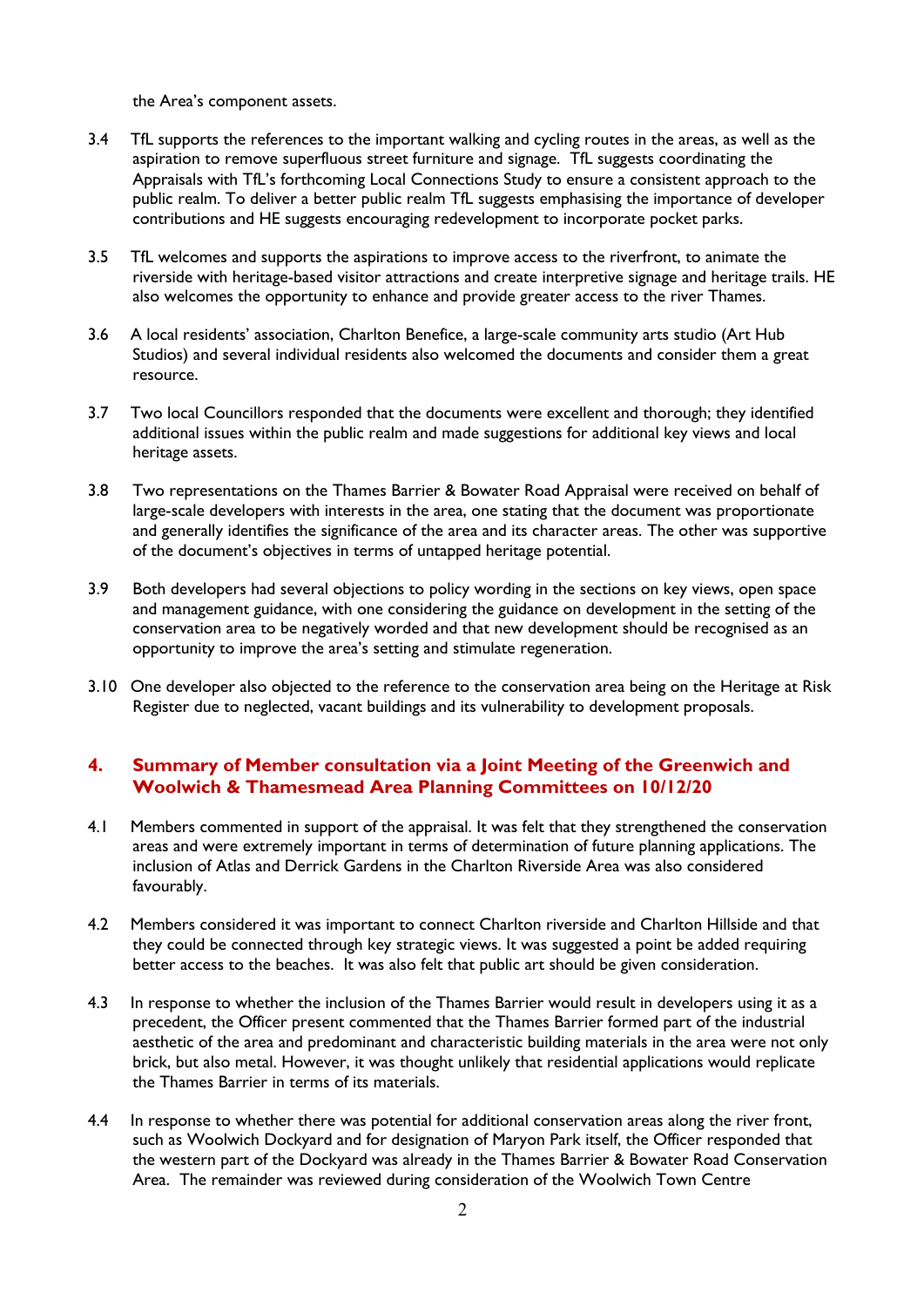Conservation Area, and while there had been some additional local listings of buildings it was not included in the Woolwich Conservation Area because it did not form part of the character of the town centre and because survival was more fragmentary. The northern part of Maryon Park was already included in the Conservation Area being part of the green corridor leading from the river. The officer said that the Park could be reviewed as to whether it would merit designation in its own right, however the Park already has a number of significant designations on it (it is a Site of Special Scientific Interest (SSSI) a Grade I Nature Conservation Site as well as an Area of Special Character).

- 4.5 In response to questions from the Committee on what could be done about the various dilapidated buildings in the Conservation Area, the Officer stated that the publication of the appraisals would focus attention on the buildings in need of restoration; funding opportunities could be investigated along with residents' associations, such as through crowdfunding. Discussions could be had with Historic England as to whether the buildings could be placed on the Heritage at Risk Register.
- 4.6 In response to queries about the issues in the public realm, the Officer pointed out that the appraisals are not only a material consideration in the planning framework, but would also be coordinated with future strategies, citing the example of the local connections study for Charlton Riverside, currently in preparation by TfL and the Greater London Authority.

### **5. Summary of main amendments to the draft Appraisals**

- 5.1 In response to comments from TFL, references have been made to the Mayor's Healthy Streets Approach and to utilising developers' contributions for the improvement of the public realm. TfL's forthcoming Local Connections Study for the Charlton Riverside area has also been referenced.
- 5.2 In response to comments from Historic England, the integration of parks and green spaces has been included as a means of improving the public realm. The fragility of the archaeological resource has been emphasised in both documents, and the requirement for applications to be accompanied by archaeological assessments has been noted where they fall within an Area of High Archaeological Potential (AHAP).

#### **Charlton Riverside**

- 5.3 In response to comments from Historic England, use of management and enforcement through Parking/Planning to address issues of parking and untidy land on the Thames Path has been included. In terms of archaeology, it has been noted that the archaeological legacy is not confined to visual evidence on the foreshore.
- 5.4 In response to a comment from the Derrick and Atlas Residents Association, the rarity of Derrick and Atlas Gardens as Edwardian social housing has been emphasised.
- 5.5 In response to comments from residents, Lombard Wall has been added to the section on public realm which identifies poor quality boundary treatments.
- 5.6 In response to comments from Charlton Benefice/Diocese of Southwark, the Thames Path has been added to the list of designations in Section 1.0.
- 5.7 In response to comments from Residents and Members, the key views section has been strengthened and additional features of interest and views added.
- 5.8 In addition, the boundary has been extended northwards to include the foreshore, due to the need to protect the area's archaeology and historic features associated with Cory's Barge Works.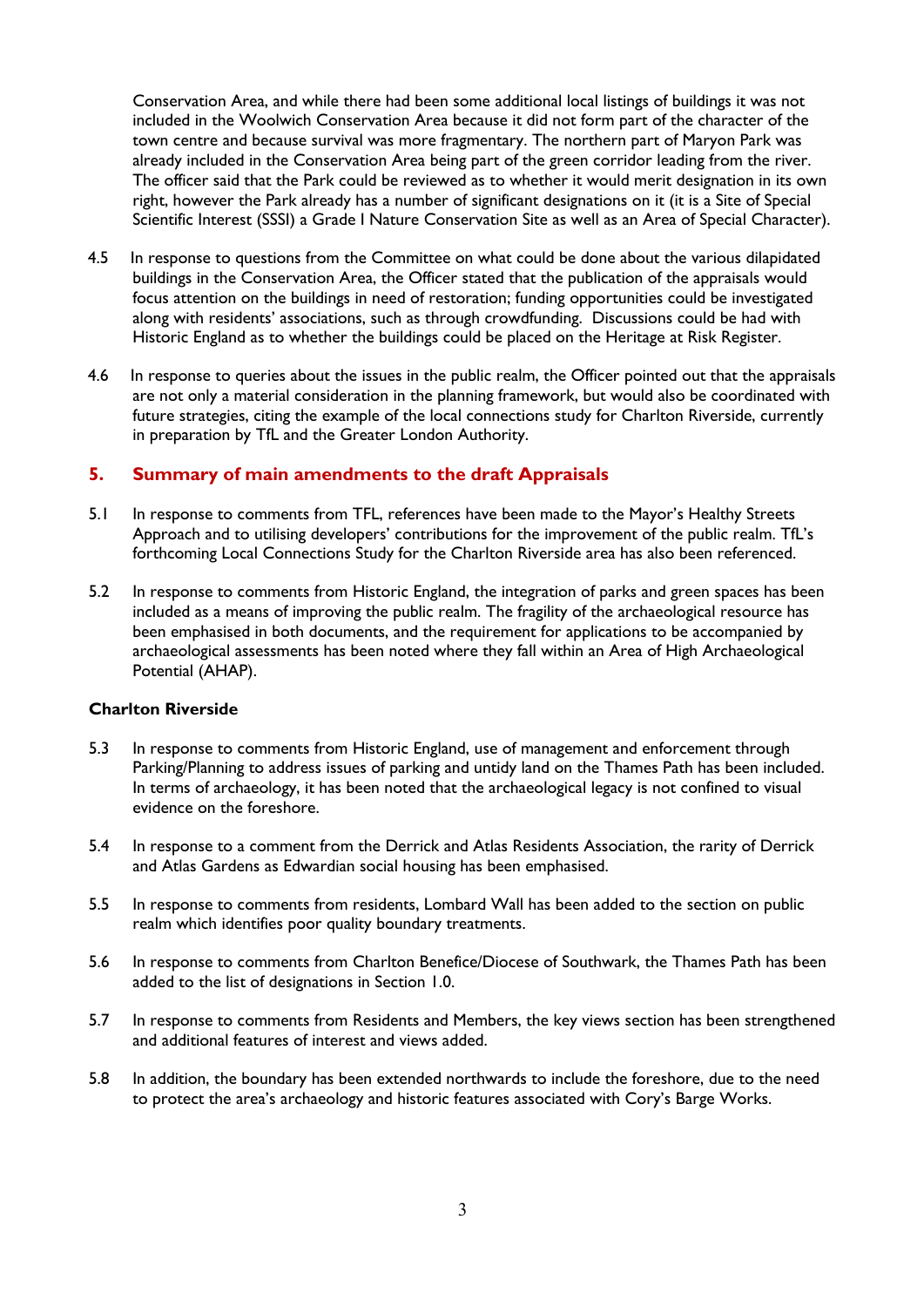### **Thames Barrier & Bowater Rd**

- 5.9 In response to comments from TFL, the mural beneath the Thames Barrier Operational Building has been identified as a feature of interest in the *Thames Barrier & Barrier Gardens* character zone. The importance of the re-routing of the Thames Path along Bowater Road, enabling public access and appreciation of the area's heritage assets, has also been emphasised.
- 5.10 In response to comments from Historic England, the reasons for placing the area on the 'Heritage At Risk' Register have been quoted in the text and Area of High Archaeological Potential 23 (Woolwich Dockyard) has been referenced in the planning designations section.
- 5.11 In response to comments from Charlton Benefice/Diocese of Southwark, the Thames Barrier has been identified as a destination in need of optimising as a visitor attraction.
- 5.12 In response to comments from Members and from Charlton Benefice/Diocese of Southwark, Maryon Park has been included in the recommendations for local heritage listing due to its historical, archaeological, landscape, geological and cultural significance.
- 5.13 In response to comments from Members, additional issues have been picked up in terms of the public realm including the superseded Capital Ring route through the Conservation Area and the Thames Path access along Bowater Rd via a pedestrian gate.
- 5.14 In response to comments from Art Hub Studios, their public hoarding project on Bowater Rd, developed with local schools and funded by developer U+I, has been referred to as an excellent example of a community project drawing on the history of the Conservation Area; and the importance of the Conservation Area as home to one of largest communities of artists in the UK has also been highlighted.
- 5.15 In response to comments from developer U+I and Eastmoor St LLP/Aitch Group, additional policy designations (Opportunity Area and Thames Policy Area) have been referenced in the section 1.0; Bowater Road itself has been added to the layered map in terms of its contribution to open space; the sheds and other structures to the west of Barrier Gardens (Eastmoor St) have been identified as detractors in the text and on the map, and their associated storage yards and service areas have been identified as making a negligible contribution to the setting of the Conservation Area in the text; policy wording has been amended to better reflect the tenets of the NPPF; the reference to the Site Allocations Local Plan has been removed since it is still subject to consultation and examination and it does not therefore yet have sufficient weight.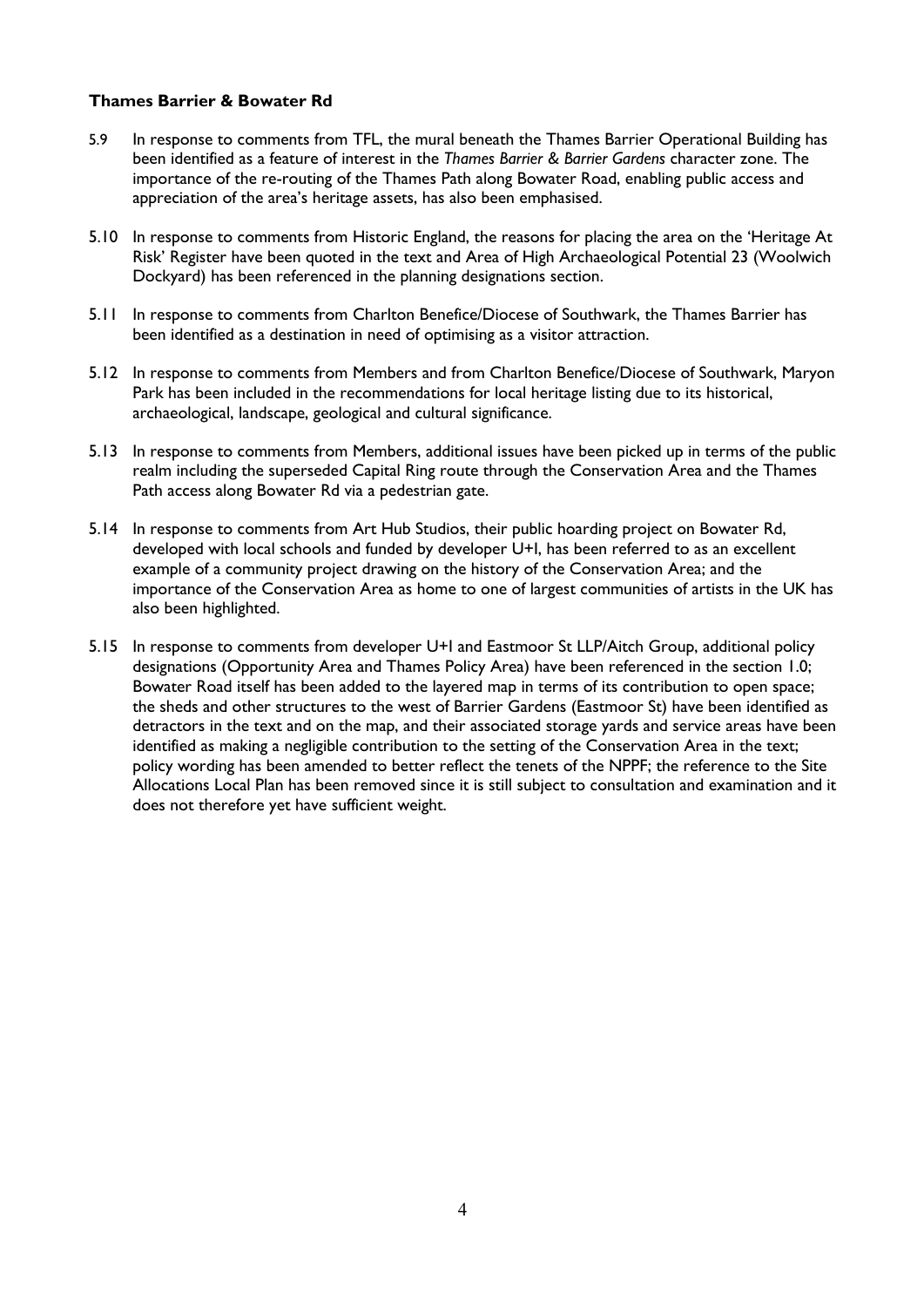# **Table 1.0 Summary of responses received and RB Greenwich's response**

|                | <b>Response</b>            | <b>Comments</b>                                                                                                                                                                                                                                                                                         | Royal Borough of Greenwich's (RBG's) response                                                                                                | <b>Changes to</b><br>draft<br>documents |
|----------------|----------------------------|---------------------------------------------------------------------------------------------------------------------------------------------------------------------------------------------------------------------------------------------------------------------------------------------------------|----------------------------------------------------------------------------------------------------------------------------------------------|-----------------------------------------|
|                | <b>Natural</b><br>England  | No comments                                                                                                                                                                                                                                                                                             | Noted                                                                                                                                        | No change                               |
| $\overline{2}$ | <b>Highways</b><br>England | No comments or objections                                                                                                                                                                                                                                                                               | <b>Noted</b>                                                                                                                                 | No change                               |
| 3              | <b>TFL</b>                 | Retention of heritage assets will not impact on proposed<br>routing of vehicular routes                                                                                                                                                                                                                 | <b>Noted</b>                                                                                                                                 | No change                               |
|                |                            | TFL are reviewing the existing walking and cycling<br>environment in Charlton Riverside as part of a Local<br>Connections Study (LCS), which will identify improvements.<br>The appraisals should be coordinated with the LCS to ensure<br>a consistent approach to the public realm is taken           | Noted; officers will liaise with Highways within RBG and<br>TFL; the LCS will be referenced within the documents                             | Minor change                            |
|                |                            | <b>Charlton Riverside:</b> Supports reference to Thames Path as<br>an important walking and cycling route                                                                                                                                                                                               | <b>Noted</b>                                                                                                                                 | No change                               |
|                |                            | Note that a number of issues within the public realm are<br>identified; these will be reviewed in the LCS                                                                                                                                                                                               | <b>Noted</b>                                                                                                                                 | No change                               |
|                |                            | Reference to removal of superfluous street furniture /signage<br>is in line with London plan policies and should be in line with<br>the Mayor's Healthy Streets approach. Consideration should<br>be given to emphasising the importance of developer<br>contributions to deliver a better public realm | Noted; text will be amended to include reference to the<br>Mayor's Healthy Streets approach and the importance of<br>developer contributions | Minor change                            |
|                |                            | Supports aspirations to improve access to riverfront and<br>capitalise on frequent use of Thames Path which will support<br>achieving the Mayor's target of 90% of journeys to be made by<br>walking/cycling/public transport by 2041                                                                   | <b>Noted</b>                                                                                                                                 | No change                               |
|                |                            | Access improvements to the riverfront should be for both<br>pedestrians and cyclists in line with the Mayor's Healthy<br><b>Streets and London Cycle Design Standards</b>                                                                                                                               | Noted; text will be updated in Charlton Riverside<br>appraisal                                                                               | Minor change                            |
|                |                            | Support the aspiration to animate the riverside through<br>heritage attractions such as art and sculpture, which is in line<br>with the Mayor's Healthy Streets approach                                                                                                                                | <b>Noted</b>                                                                                                                                 | No change                               |
|                |                            | Thames Barrier & Bowater Road: The Tunnel mural                                                                                                                                                                                                                                                         | Noted; this will be identified within the text                                                                                               | Minor change                            |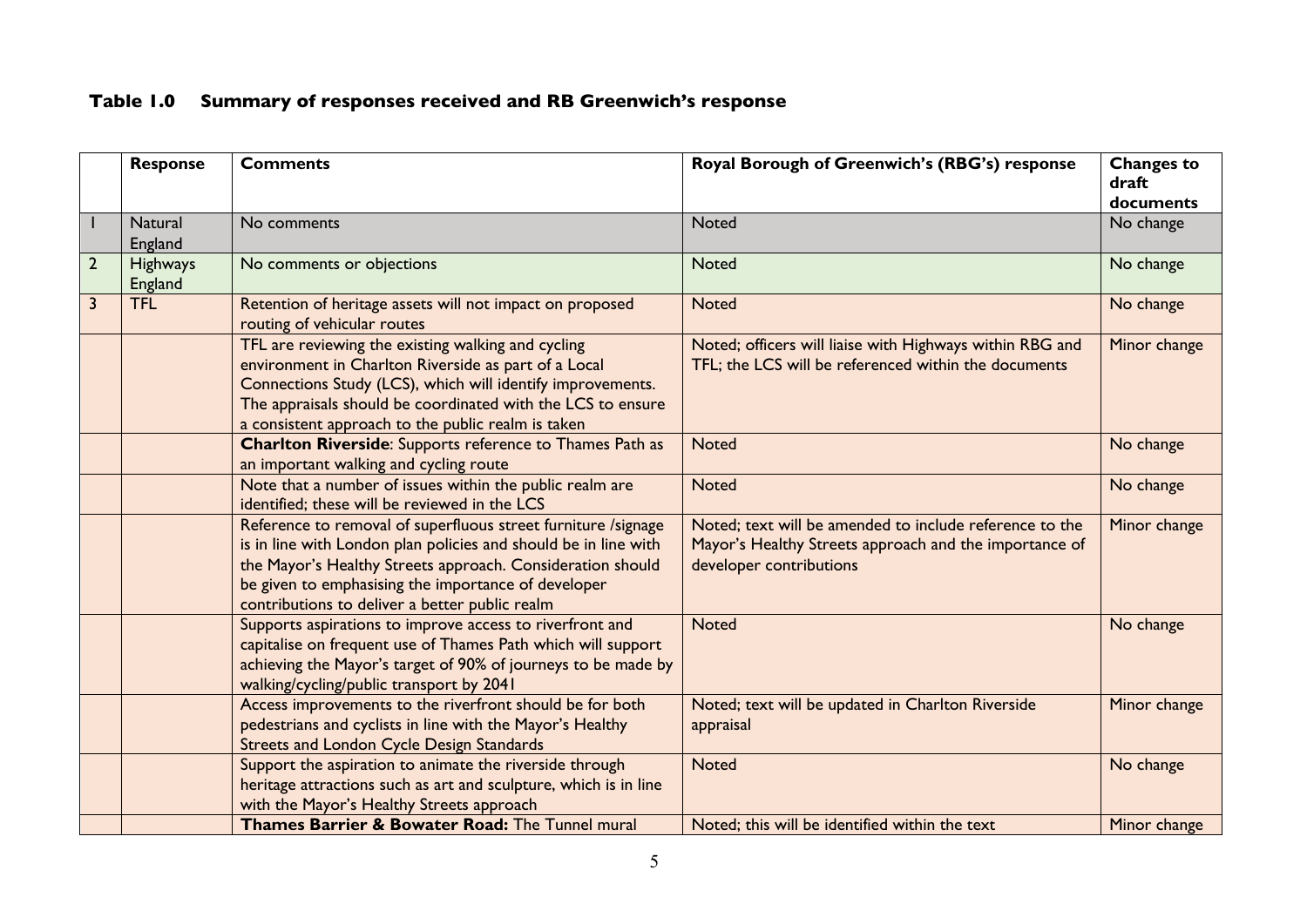|                |                            | under the Thames Barrier operational building is not<br>mentioned                                                                                                                                                                                                                                        |                                                                       |              |
|----------------|----------------------------|----------------------------------------------------------------------------------------------------------------------------------------------------------------------------------------------------------------------------------------------------------------------------------------------------------|-----------------------------------------------------------------------|--------------|
|                |                            | Supports reference to Thames Path, Q14 and Green Chain as<br>important walking and cycling routes                                                                                                                                                                                                        | <b>Noted</b>                                                          | No change    |
|                |                            | Note that a number of issues within the public realm are<br>identified; these will be reviewed in the LCS                                                                                                                                                                                                | <b>Noted</b>                                                          | No change    |
|                |                            | Reference to removal of superfluous street furniture /signage<br>is in line with London plan policies, and should be in line with<br>the Mayor's Healthy Streets approach. Consideration should<br>be given to emphasising the importance of developer<br>contributions to deliver a better public realm | Noted; text will be amended to include this                           | Minor change |
|                |                            | Reference to creating interpretative signage, heritage trails<br>etc. is welcomed                                                                                                                                                                                                                        | <b>Noted</b>                                                          | No change    |
|                |                            | Reference to TFL's proposed improvements to the A206<br>Woolwich Road including a cycling corridor is welcomed                                                                                                                                                                                           | <b>Noted</b>                                                          | No change    |
| $\overline{4}$ | <b>Historic</b><br>England | Support these documents as an important step to addressing<br>the issues affecting the conservation areas                                                                                                                                                                                                | <b>Noted</b>                                                          | No change    |
|                |                            | Both appraisals are well researched, detailed and evocatively<br>illustrated. Justification for boundaries and significance of<br>component assets and detractors are clearly set out                                                                                                                    | <b>Noted</b>                                                          | No change    |
|                |                            | Both conservation areas now afforded greater accessibility<br>from the Thames Path and new cycle routes. Opportunity to<br>enhance these areas and provide greater physical and<br>intellectual access is welcomed                                                                                       | <b>Noted</b>                                                          | No change    |
|                |                            | Production of these documents is an essential step in securing<br>preservation and enhancement of the significance of these<br>areas and securing well-designed places                                                                                                                                   | Noted; text updated to reflect this                                   | Minor change |
|                |                            | Helpful to encourage redevelopment to incorporate pocket<br>parks to improve amenity and community health, though<br>these must be balanced with areas industrial character                                                                                                                              | Noted; text updated to reflect this                                   | Minor change |
|                |                            | Parking management, enforcement and section 215 notices<br>might be considered to tackle issues of parking in and poor<br>condition of public space                                                                                                                                                      | Noted; text updated to reflect this in Charlton Riverside<br>document | Minor change |
|                |                            | Thames Barrier & Bowater Road: on the HAR Register<br>due to poor condition of assets and public realm and high<br>level of development pressure.                                                                                                                                                        | Noted; text updated to reflect this                                   | Minor change |
|                |                            | The document is an important step in identifying character                                                                                                                                                                                                                                               | <b>Noted</b>                                                          | No change    |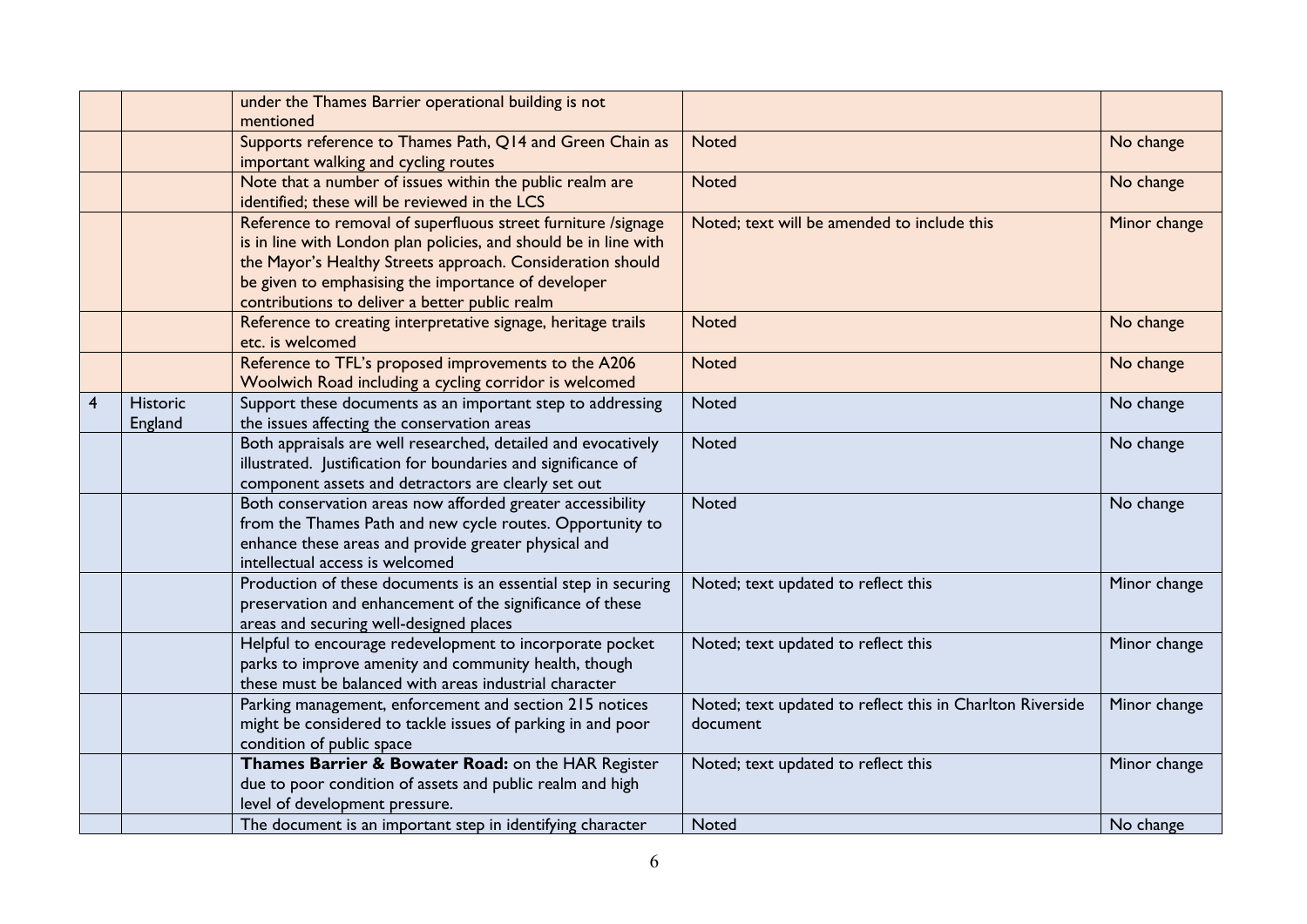|                |                                                                | and establishing a guidelines framework to address those<br>issues. Encourage seeking of opportunities to improve the<br>area and ensure positive change is delivered                                                                                                                                                                                                                    |                                                                                                                                                                                                                                                                                                                                               |                           |
|----------------|----------------------------------------------------------------|------------------------------------------------------------------------------------------------------------------------------------------------------------------------------------------------------------------------------------------------------------------------------------------------------------------------------------------------------------------------------------------|-----------------------------------------------------------------------------------------------------------------------------------------------------------------------------------------------------------------------------------------------------------------------------------------------------------------------------------------------|---------------------------|
|                |                                                                | <b>Charlton Riverside: Reinstatement of timber windows</b><br>might be modified to more appropriate historic designs given<br>the industrial nature of the area                                                                                                                                                                                                                          | Noted; text updated to reflect this                                                                                                                                                                                                                                                                                                           | Minor change              |
|                |                                                                | Archaeology: the historic landscape lies buried beneath the<br>reclaimed marshes and therefore has potential to contain a<br>rich archaeological legacy. Archaeological evidence is a fragile<br>and non-renewable resource. Any application to demolish or<br>change a historic asset should have clear understanding of its<br>potential significance and inform appropriate recording | Noted; text updated to reflect archaeological fragility and<br>requirement for desk-based assessment added where an<br>application site is located in an area of high archaeological<br>potential (AHAP)                                                                                                                                      | Minor change              |
|                |                                                                | Archaeology Thames Barrier & Bowater Road is an area of<br>high archaeological potential (AHAP) associated with the<br>western extent of the Royal Dockyard.                                                                                                                                                                                                                             | Noted; text updated to reflect this                                                                                                                                                                                                                                                                                                           | Minor change              |
| 5              | Resident                                                       | <b>Charlton Riverside:</b> Lombard Wall is a massive detractor to<br>the area, with lorries parked and blocking the pavement;<br>Access for pedestrians with accessibility needs is difficult due<br>to lack of dropped kerbs and poor paving                                                                                                                                            | Noted; parking enforcement is a highways issue.<br>There are dropped kerbs to the pavements on Lombard<br>Wall and Anchor & Hope Lane, and the Thames Path<br>along Riverside has level access; poor paving is identified<br>as an issue in Section 5, Lombard Wall has been added to<br>section identifying poor quality boundary treatments | No change<br>Minor change |
| 6              | Derrick and<br><b>Atlas</b><br><b>Residents</b><br>Association | <b>Charlton Riverside:</b> Derrick & Atlas Gardens are the only<br>buildings like this with a direct link to the Thames in the<br>vicinity, can our rarity be emphasised?                                                                                                                                                                                                                | Noted; text updated                                                                                                                                                                                                                                                                                                                           | Minor change              |
| $\overline{7}$ | <b>Stewart Ash</b><br>on behalf of<br><b>GIHT</b>              | Thames Barrier & Bowater Road: 37 Bowater Road is of<br>historic importance                                                                                                                                                                                                                                                                                                              | Noted, this is why RBG applied for it to be nationally<br>listed                                                                                                                                                                                                                                                                              | No change                 |
|                |                                                                | Retaining 37 Bowater Road will result in problems for the<br>redevelopment scheme as it is in the poorest condition and<br>on a slight angle so it will not make efficient use of land; ceiling<br>height in existing buildings will reduce number of proposed<br>housing units                                                                                                          | Beyond the scope of this consultation; comments on the<br>viability of a specific redevelopment scheme are not<br>relevant in this context and should be addressed to the<br>appropriate planning officer for the application                                                                                                                 | No change                 |
| 8              | Charlton<br>Benefice/<br>Diocese of                            | Two documents are welcome especially as they draw on the<br>Heritage and Employment Study, invaluable in Charlton<br>Together's case for the VIP trading estate Appeal                                                                                                                                                                                                                   | <b>Noted</b>                                                                                                                                                                                                                                                                                                                                  | No change                 |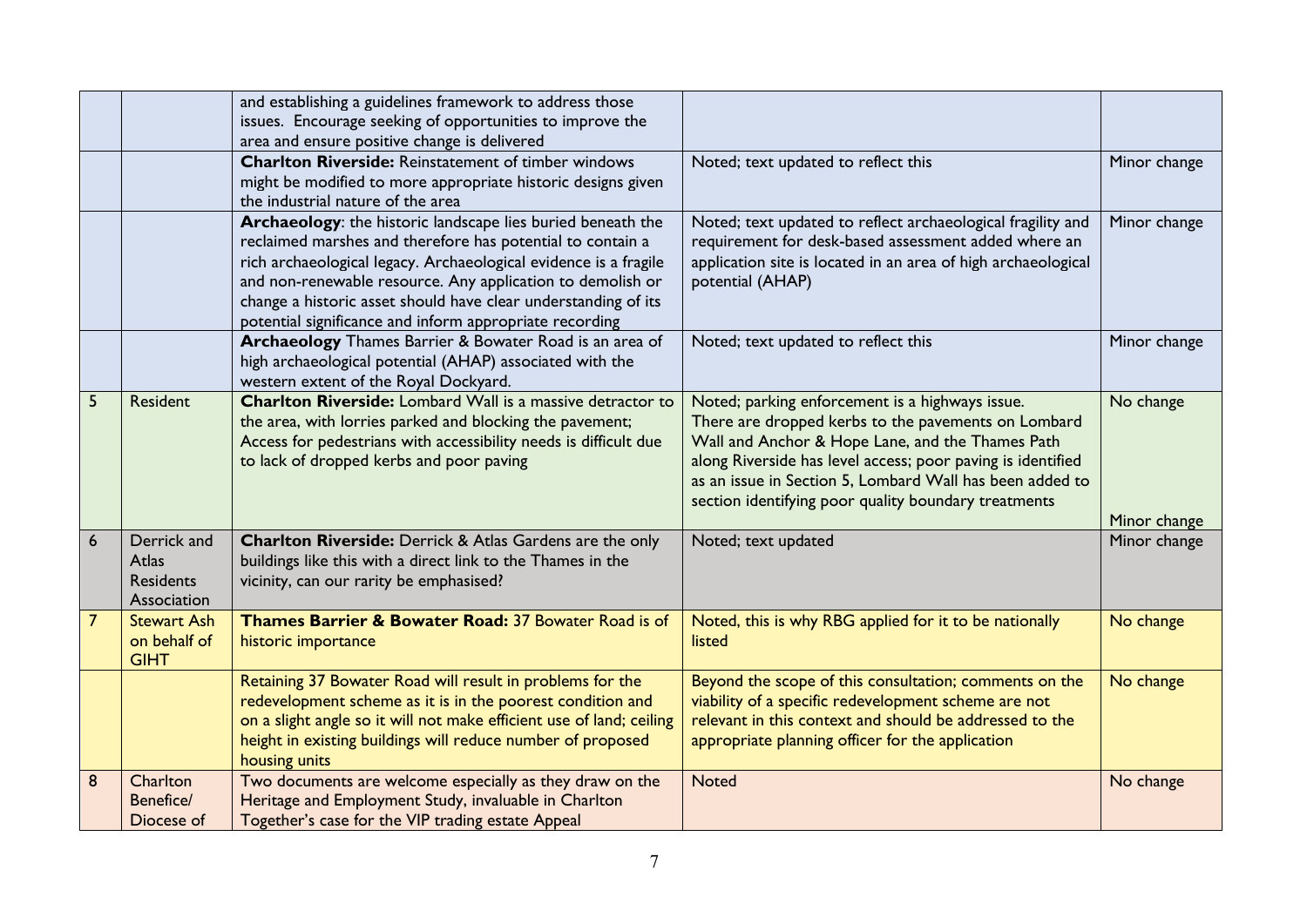| Southwark |                                                                                                                                                                                                                                            |                                                                                                                                                                                                                                                                                                                                                                                                                                                                                                                                                                                                                                                                                                                                                                                                                              |              |
|-----------|--------------------------------------------------------------------------------------------------------------------------------------------------------------------------------------------------------------------------------------------|------------------------------------------------------------------------------------------------------------------------------------------------------------------------------------------------------------------------------------------------------------------------------------------------------------------------------------------------------------------------------------------------------------------------------------------------------------------------------------------------------------------------------------------------------------------------------------------------------------------------------------------------------------------------------------------------------------------------------------------------------------------------------------------------------------------------------|--------------|
|           | Merit in linking the two conservation areas along the<br>foreshore/riverside walk, given riverside is integral to the<br>whole opportunity area?<br>Heritage of river itself should be incorporated into the<br>appraisals                 | The two conservation areas are not adjacent to one<br>another. Their areas of foreshore and riverside are<br>designated due to their architectural, historic and<br>archaeological interest, which is pertinent to each<br>conservation area. The riverside walk and foreshore<br>between them does not have any known features of<br>historical value. Linking them via the riverside walk would<br>therefore be difficult to justify on heritage grounds since<br>to qualify for conservation designation, areas need to<br>meet the criteria of both architectural and historic<br>interest and townscape value.<br>Both conservation areas were designated as they are<br>important surviving areas of riverside heritage; the<br>history of the river Thames itself is too large a topic to<br>include in the documents | No change    |
|           | <b>Charlton Riverside:</b> Agree with untapped potential section<br>and opportunity to develop as a destination                                                                                                                            | <b>Noted</b>                                                                                                                                                                                                                                                                                                                                                                                                                                                                                                                                                                                                                                                                                                                                                                                                                 | No change    |
|           | There is also the need to develop as a residential community.<br>Riverside end of Anchor & Hope Lane would be ideal location<br>for school, health centre and community facilities.                                                        | Beyond the scope of this consultation, and will be<br>considered as part of Royal Greenwich's Site Allocations<br><b>Local Plan and Local Plan review</b>                                                                                                                                                                                                                                                                                                                                                                                                                                                                                                                                                                                                                                                                    | No change    |
|           | Heritage of the conservation area should be celebrated in<br>partnership with that of the other conservation area. Great<br>increase in use of the Thames Path by cyclists and walkers<br>needs to be more widely recognised and addressed | Noted; capitalising on the frequent use of the Thames<br>Path is identified as part of the area's untapped heritage<br>potential. The Thames Path has been added to the<br>designations section at the beginning                                                                                                                                                                                                                                                                                                                                                                                                                                                                                                                                                                                                             | Minor change |
|           | There are elements of maritime heritage outside the current<br>conservation area with riverside / industrial connections,<br>notably Stone Foundry                                                                                         | The Heritage and Employment Study 2017 assessed the<br>extent of the Charlton Riverside opportunity area for its<br>heritage potential and recommended the two riverside<br>conservation areas, which were designated the following<br>year. It was considered that parts of Stone's Foundry had<br>sufficient interest to merit local listing, but that it and its<br>setting did not have sufficient townscape quality to merit<br>conservation area status.                                                                                                                                                                                                                                                                                                                                                               | No change    |
|           | Thames Barrier & Bowater Road: welcome retention of<br>key buildings and vision for height and density; the established<br>arts community has much to contribute to future<br>development. There is huge potential for celebration of its  | <b>Noted</b>                                                                                                                                                                                                                                                                                                                                                                                                                                                                                                                                                                                                                                                                                                                                                                                                                 | No change    |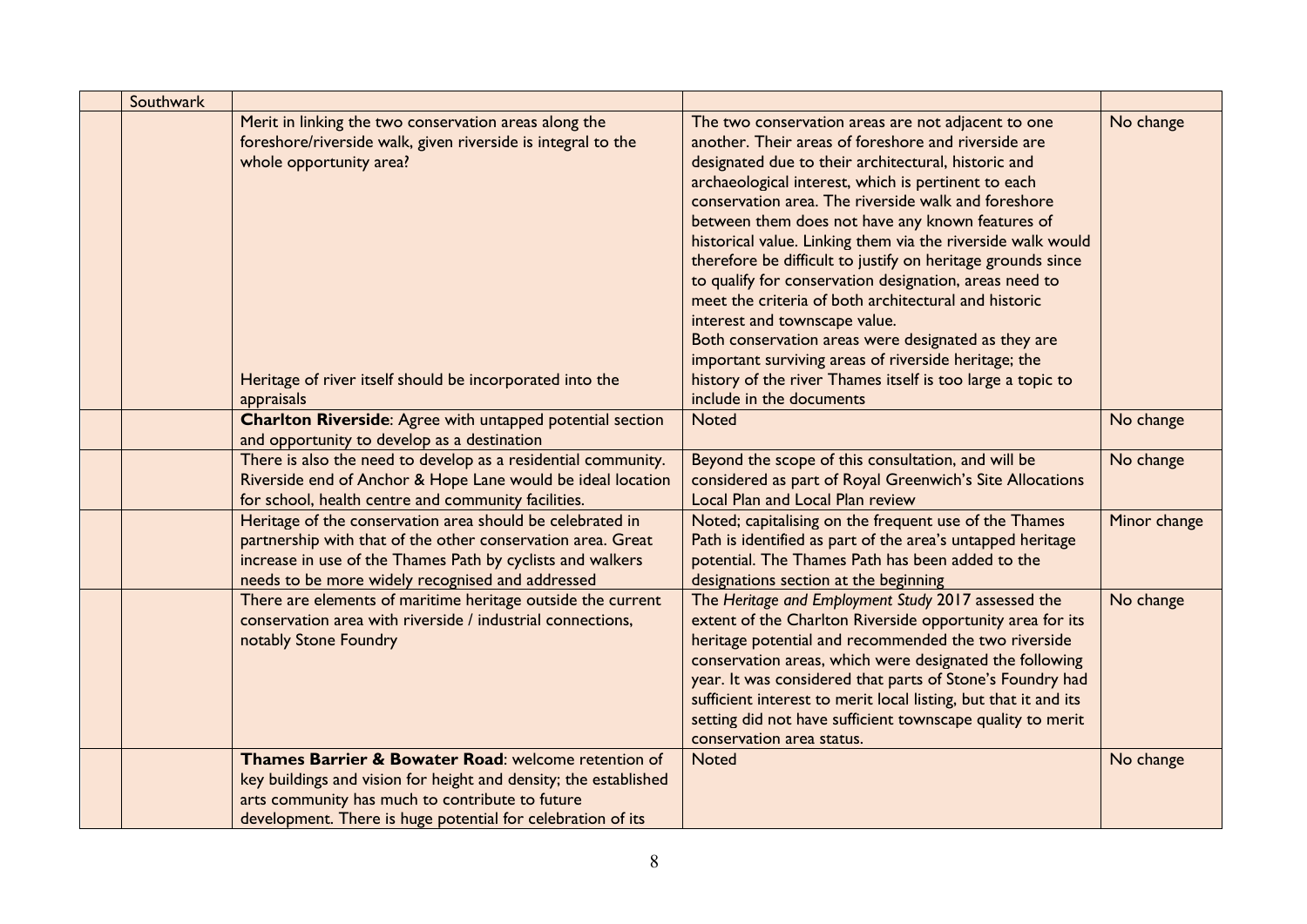| heritage and for this to enhance the area                                                                                                                                                                                                                                                                         |                                                                                                                                                                                                                                                                                                                                                                                                                                                                                                                                                                                                                                                                                  |                           |
|-------------------------------------------------------------------------------------------------------------------------------------------------------------------------------------------------------------------------------------------------------------------------------------------------------------------|----------------------------------------------------------------------------------------------------------------------------------------------------------------------------------------------------------------------------------------------------------------------------------------------------------------------------------------------------------------------------------------------------------------------------------------------------------------------------------------------------------------------------------------------------------------------------------------------------------------------------------------------------------------------------------|---------------------------|
| Thames Barrier is an obstacle on the Thames Path resulting in<br>the diversion down Bowater Road. This needs addressing<br>given its growing use                                                                                                                                                                  | The 2018 Thames Path re-routing along Bowater Road<br>has given public access to what was previously a private,<br>gated industrial estate, which provides walkers and<br>cyclists with an excellent opportunity for close-up views<br>and appreciation of the area's heritage assets, especially<br>the former Siemens works. Prior to 2018, the route<br>involved a long and potentially dangerous detour along<br>Woolwich Road, so the Q14 cycle path is a large<br>improvement.                                                                                                                                                                                             | No change                 |
| The Barrier should be developed as a destination in its own<br>right, it is neglected and unloved                                                                                                                                                                                                                 | The Barrier has its own information centre and café, but<br>these look dated and would benefit from a facelift and<br>wider promotion as a visitor attraction. Public realm and<br>Untapped Potential sections updated to reflect this                                                                                                                                                                                                                                                                                                                                                                                                                                           | Minor change              |
| Perhaps the local heritage might also incorporate the history<br>of the adjacent Woolwich Dockyard, now little more than a<br>run-down esplanade                                                                                                                                                                  | When the two conservation areas were designated in<br>2018, several buildings and structures associated with the<br>Royal Dockyard were added to the Borough's Local<br>Heritage List, and part of the Dockyard (the Steam<br>Factory) was included in one of the conservation areas                                                                                                                                                                                                                                                                                                                                                                                             | No change                 |
| This is an opportunity to acknowledge the slums that were<br>part of 'New Charlton'.<br>At the heart of planning for the opportunity area there is need<br>to ensure we are building a sustainable new community and<br>not creating a legacy that might be dismissed as little more<br>than vertical 'new slums' | These are referenced in Appendix 2<br>Beyond the scope of this consultation; any new schemes<br>will need to be in accordance with planning policies<br>including those relating to design and sustainability                                                                                                                                                                                                                                                                                                                                                                                                                                                                    | No change                 |
| Dynamic fixed views should include the view from the eastern<br>mound in Maryon Park - possible location in the film 'Blow<br>Up'.<br>Maryon Park has heritage in own right and might be better<br>linked to the conservation area                                                                                | Fixed View I(FVI) is a long-distance view from elevated<br>ground within the park which takes in both eastern and<br>western mounds<br>Maryon Park is already linked to the Conservation Area<br>since the northern section of Maryon Park is included<br>within the boundary. The Park (including Gilbert's Pit)<br>has features of historical, archaeological, landscape,<br>geological and cultural significance and meets the criteria<br>for local heritage listing. It will be included in the<br>recommendations for local heritage listing. It is not<br>considered that the conservation area designation should<br>encompass Maryon Park. As a SSSI, a Grade I Site of | No change<br>Minor change |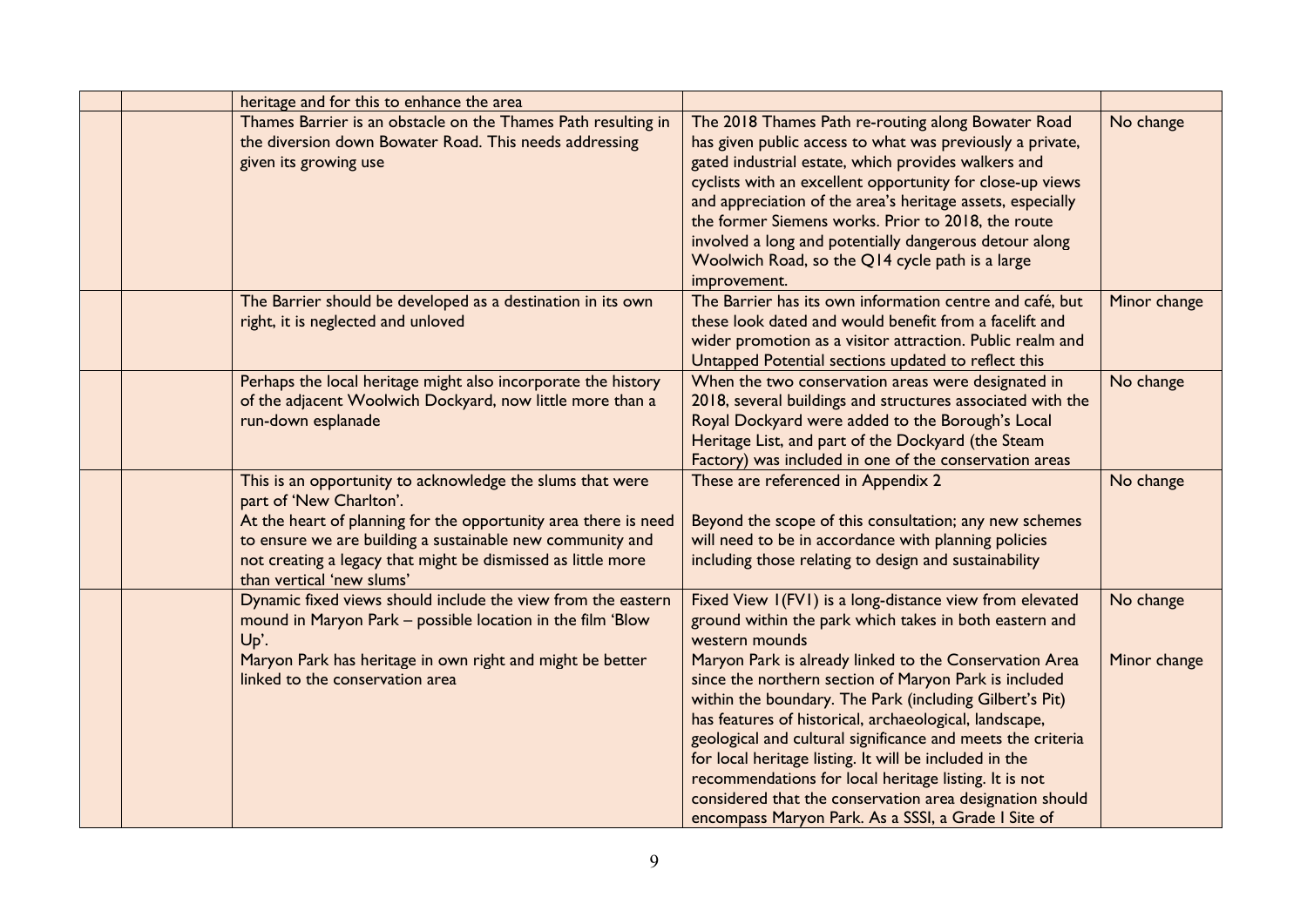|              |                                      |                                                                                                                                                                                                                                                                                                                                                                                                                                                                                               | Borough Importance for Nature Conservation and an<br>Area of Special Character, Maryon Park benefits from<br>existing protective designations                                                                                                                                                                                                                                               |              |
|--------------|--------------------------------------|-----------------------------------------------------------------------------------------------------------------------------------------------------------------------------------------------------------------------------------------------------------------------------------------------------------------------------------------------------------------------------------------------------------------------------------------------------------------------------------------------|---------------------------------------------------------------------------------------------------------------------------------------------------------------------------------------------------------------------------------------------------------------------------------------------------------------------------------------------------------------------------------------------|--------------|
| 9            | <b>Art Hub</b><br><b>Studios CIC</b> | Thames Barrier & Bowater Road: document is a great<br>resource; welcome the confirmed designation of Grade II<br>listing (37 Bowater Rd) & local heritage assets listings and the<br>protection this gives to the buildings that surround us                                                                                                                                                                                                                                                  | <b>Noted</b>                                                                                                                                                                                                                                                                                                                                                                                | No change    |
|              |                                      | Can Art Hub Studios be mentioned in the document, as we<br>have been based on Bowater Rd for 15 years, currently in no.<br>34 previously in no. 37?                                                                                                                                                                                                                                                                                                                                           | Noted; Art Hub Studios now referenced on p. 2, 4, 20, 3<br>and 33 where 34 Bowater Rd referred to                                                                                                                                                                                                                                                                                           | Minor change |
|              |                                      | Art Hub Studios takes an active part in growing the awareness<br>of the local area and its importance. Recently we developed a<br>local schools project: a public hoarding exploring the industrial<br>history of the Bowater Road Conservation Area, now on display<br>along Bowater Road. Perhaps this could be mentioned in<br>section 6.4 where the document mentions 'Draw on the strong<br>creative and artistic community in the area to develop ideas and<br>community-led projects.' | Noted; the hoarding developed with local schools is an<br>excellent example of a community project drawing on the<br>history of the area. Text updated to include this;<br>importance of the Conservation Area as home to one of<br>largest communities of artists in UK also emphasised in<br>summary of special interest and referenced as a<br>characteristic of Siemens Industrial Zone | Minor change |
| 0            | Resident                             | <b>Charlton Riverside:</b> welcome the draft which generally<br>identify the pertinent features I value                                                                                                                                                                                                                                                                                                                                                                                       |                                                                                                                                                                                                                                                                                                                                                                                             |              |
|              |                                      | No consideration given to views from opposite the foreshore<br>e.g view of golden dome of Hope & Anchor Public House                                                                                                                                                                                                                                                                                                                                                                          | Noted; view will be added                                                                                                                                                                                                                                                                                                                                                                   | Minor change |
|              |                                      | Unclear if reference to space at Hope and Anchor limited to<br>the 'beer garden'. The area adjacent contributes to the feeling<br>of openness along Riverside                                                                                                                                                                                                                                                                                                                                 | The reference is to the 'beer garden'. The adjacent area<br>is in use as a car park for the public house, and is an open<br>space denoted as making a positive contribution to the<br>area on the layered map within the document                                                                                                                                                           | No change    |
|              |                                      | Reference to shutters at Vaizey's Wharf is inappropriate as<br>they are in states of dilapidation and should not be considered<br>of importance                                                                                                                                                                                                                                                                                                                                               | The reference is to draw attention to the characteristic<br>use of timber in this development, which references the<br>wharf's construction from historic ship's timbers                                                                                                                                                                                                                    | No change    |
|              |                                      | Welcome references to conditions of paths and signage.<br>Disappointing to note opportunity to improve accessibility for<br>cycling has not been considered and should include on-street                                                                                                                                                                                                                                                                                                      | The poor condition of the public realm for pedestrians<br>and cyclists is referenced in the document. TfL will be<br>reviewing the cycling environment as part of their Local                                                                                                                                                                                                               | No change    |
|              |                                      | storage, dedicated cycle ways and improved signage                                                                                                                                                                                                                                                                                                                                                                                                                                            | Connections Study and this will be referenced in the<br>document along with the aspiration to improve<br>accessibility of the area and upgrade the existing<br>environment for pedestrians and cyclists                                                                                                                                                                                     | Minor change |
| $\mathsf{I}$ | $U+I$                                | <b>Thames Barrier &amp; Bowater Road</b>                                                                                                                                                                                                                                                                                                                                                                                                                                                      | Opportunity Area will be referenced in the List of                                                                                                                                                                                                                                                                                                                                          | Minor change |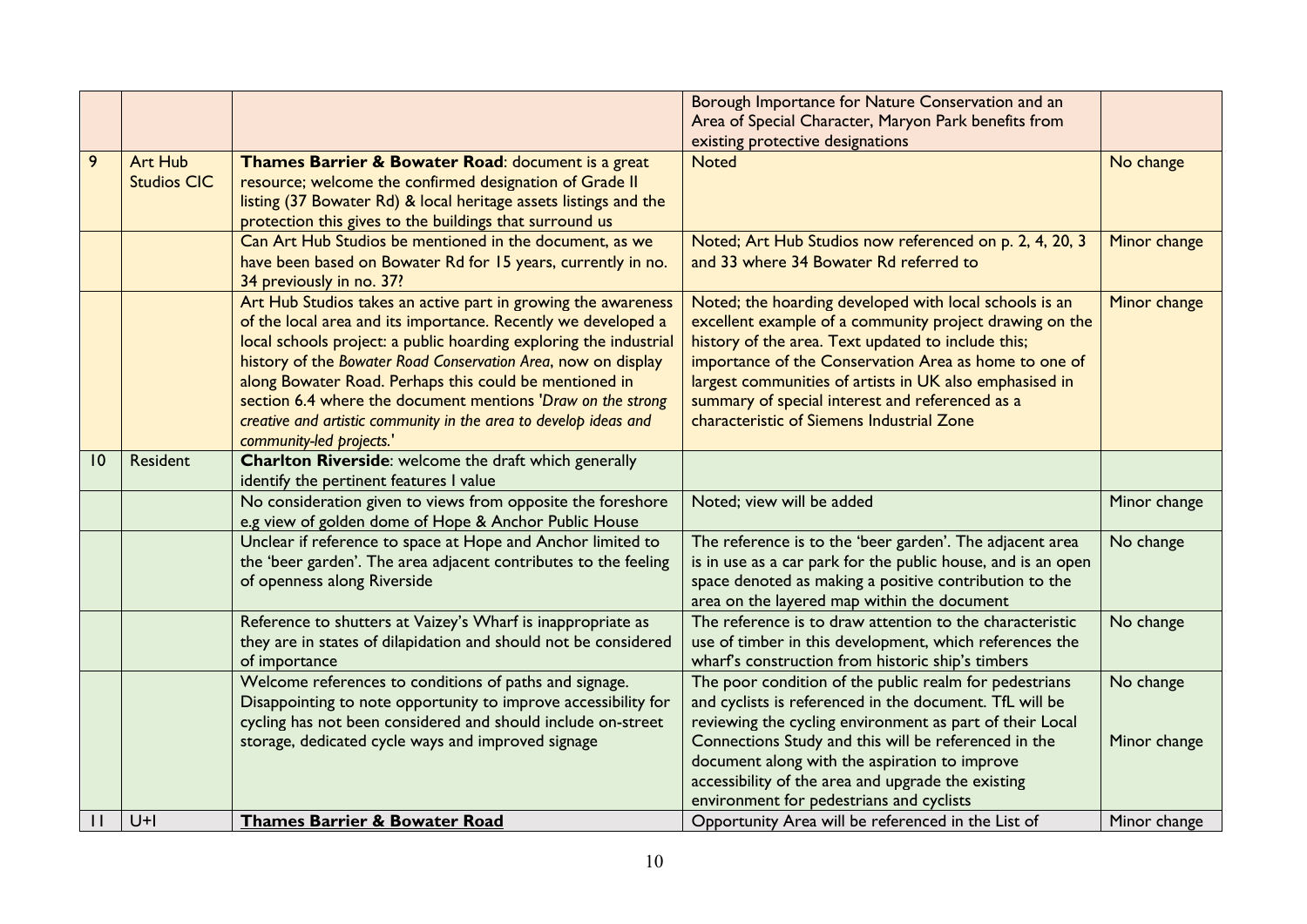| Planning & other Designations: Opportunity Area and<br>area potentially suitable for tall buildings not referenced                                                                                                                                                                                                                                                                                                                                                                                                      | Designations along with Thames Policy Area. The<br>potential suitability of the area for tall buildings will not<br>be referenced since it is not a designation on the<br>Proposals Map. It is a local plan policy (DH2) which states<br>that tall buildings may be appropriate in Charlton<br>Riverside, providing consideration is given to heritage<br>assets and distinctive character features. This policy does<br>not mean that all tall buildings will be appropriate in this<br>area. The balancing exercise will be determined at<br>application stage                                  |                           |
|-------------------------------------------------------------------------------------------------------------------------------------------------------------------------------------------------------------------------------------------------------------------------------------------------------------------------------------------------------------------------------------------------------------------------------------------------------------------------------------------------------------------------|---------------------------------------------------------------------------------------------------------------------------------------------------------------------------------------------------------------------------------------------------------------------------------------------------------------------------------------------------------------------------------------------------------------------------------------------------------------------------------------------------------------------------------------------------------------------------------------------------|---------------------------|
| Key views: falls short of reference to Siemens Industrial<br>Zone area as a densely developed inward-looking built area;<br>change should be towards restoration of historic character<br>rather than to fossilise later demolitions                                                                                                                                                                                                                                                                                    | Density of Siemens site is referenced in Historical<br>Development (Appendix 2). Although dense, a significant<br>proportion of buildings were single storey units, as they<br>are now, so there were always open and expansive views<br>of the taller factory buildings through and across the site.<br>The key views identified in this Zone reflect the current<br>and historic situation, with the exception of the views<br>from the open space of Barrier Gardens, which although<br>resulting from relatively recent demolitions, is recognised<br>a strongly positive feature in the area | No change                 |
| Open Space: what are currently open spaces (mostly post-<br>demolitions) in Section 4 does not lead to analysis of whether<br>such open spaces are appropriate for the heritage interest of<br>the area - of the remaining buildings always having been seen<br>as part of a tightly-developed complex. Thus the 'Some<br>Contribution' of yards and service areas are lesser than the<br>main contributions of buildings<br>It is the character of the routes such as Bowater Road which<br>make the main contribution | This comment is not entirely clear. Yards and Service<br>areas attributed with 'some contribution' were<br>historically yards and service areas or single storey<br>units/two storey houses. Therefore, their low-rise or<br>open nature allowed open and expansive views of the<br>taller factory buildings through and across the site, as is<br>the case today.<br>Bowater Road will be included in the open space<br>assessment and on the layered map.                                                                                                                                       | No change<br>Minor change |
| Condition and Issues: the suggestion that the conservation<br>area is on the Heritage at Risk register due to disuse and<br>neglect is not correct, the owners have made substantial<br>investment in making sure the buildings remained wind and<br>weatherproof notwithstanding low levels of occupation in the<br>period up to conservation area designation.                                                                                                                                                        | The photographs in section 5.1 showing invasive plant<br>growth, brickwork staining and broken window panes to<br>three of the former Siemens factory buildings clearly<br>illustrate the poor condition of the buildings as a result of<br>inoccupancy and neglect and lack of weatherproofing. In<br>their response to the consultation Historic England<br>confirmed the area's placement on the register due to                                                                                                                                                                               | No change                 |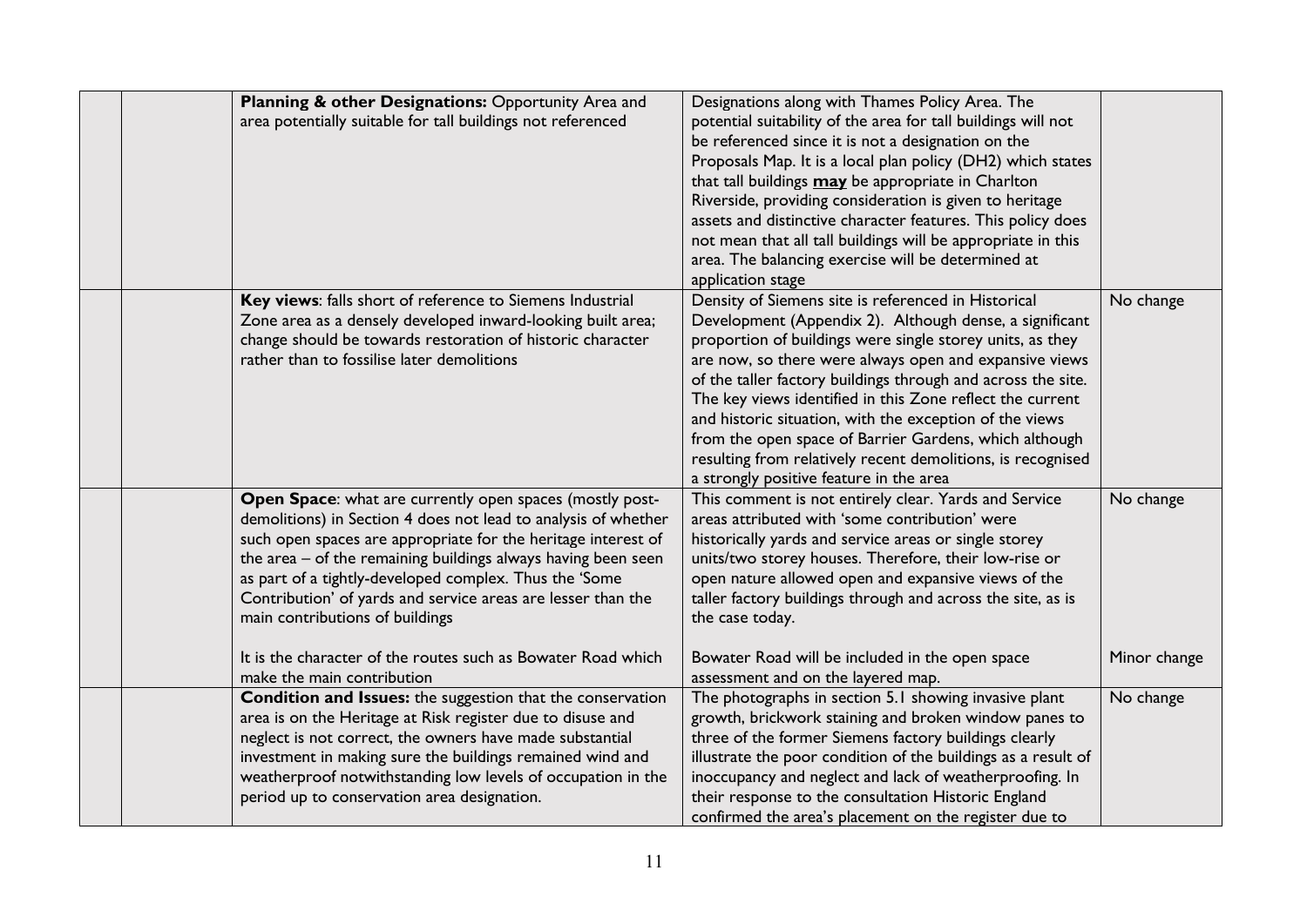|                                                                                                                                                                                                                                                                                                                                               | the "poor condition of many of the assets and the public<br>realm, alongside a high level of development pressure".                                                                                                                                                                                                                                                                        |              |
|-----------------------------------------------------------------------------------------------------------------------------------------------------------------------------------------------------------------------------------------------------------------------------------------------------------------------------------------------|--------------------------------------------------------------------------------------------------------------------------------------------------------------------------------------------------------------------------------------------------------------------------------------------------------------------------------------------------------------------------------------------|--------------|
| There are viability constraints which led to this part of the<br>conservation area being taken out of Strategic Industrial Land<br>in view of its uncertain future. Commentary needs to make<br>clear that any opportunity will need to be viable                                                                                             | Beyond the scope of this consultation; viability will be<br>considered as part of Royal Greenwich's Site Allocations<br>Local Plan and Local Plan review                                                                                                                                                                                                                                   | No change    |
| Heritage importance of the public realm needs to be<br>confirmed rather than references to its poor condition                                                                                                                                                                                                                                 | It is not clear what aspect of the public realm is being<br>referred to here as being of heritage importance. Section<br>5.0 (Condition and Issues) specifically analyses the<br>conditions and issues of the built environment and the<br>public realm only. Features of heritage value within both<br>the public realm and the built environment are identified<br>in preceding sections | No change    |
| Management Guidelines: Support is given to the objectives<br>set out in the 'Guidance' statement for demolition and<br>redevelopment<br>it appears unlawful for the subsequent commentary to note<br>that any proposals for demolitions automatically 'will not be<br>considered acceptable' in the light of the required planning<br>balance | <b>Noted</b><br>Text has been amended to reflect the tenets of the NPPF                                                                                                                                                                                                                                                                                                                    | Minor change |
| The 'at risk' designation by Historic England is assumed to<br>come largely from condition and vacancy of the buildings<br>rather than any known development proposals                                                                                                                                                                        | In their response to the consultation Historic England<br>confirmed the area's placement on the register was due<br>to the "poor condition of many of the assets and the<br>public realm, alongside a high level of development<br>pressure". Therefore, the reference to development<br>pressures will be retained and                                                                    |              |
| Should be no reference to Site Allocations Preferred<br>Approach 2019 as only low weight is attributable at present                                                                                                                                                                                                                           | Reference removed                                                                                                                                                                                                                                                                                                                                                                          | Minor change |
| Interactive map does not form part of the document                                                                                                                                                                                                                                                                                            | The map features on the 4 <sup>th</sup> page of the document                                                                                                                                                                                                                                                                                                                               | No change    |
| Untapped Heritage Potential: Support given to the<br>general approach to the Siemens Industrial Zone to securing<br>the restoration and future use and in noting that this can<br>include 're-use';                                                                                                                                           | <b>Noted</b>                                                                                                                                                                                                                                                                                                                                                                               | No change    |
| it should be made clear that such re-use could include<br>appropriate new non-industrial uses in line with the site's de-<br>designation from SIL.                                                                                                                                                                                            | Beyond the scope of this consultation; appropriate uses<br>for the area will be considered as part of Royal<br>Greenwich's Site Allocations Local Plan and will be<br>determined in accordance with the Local Plan                                                                                                                                                                         |              |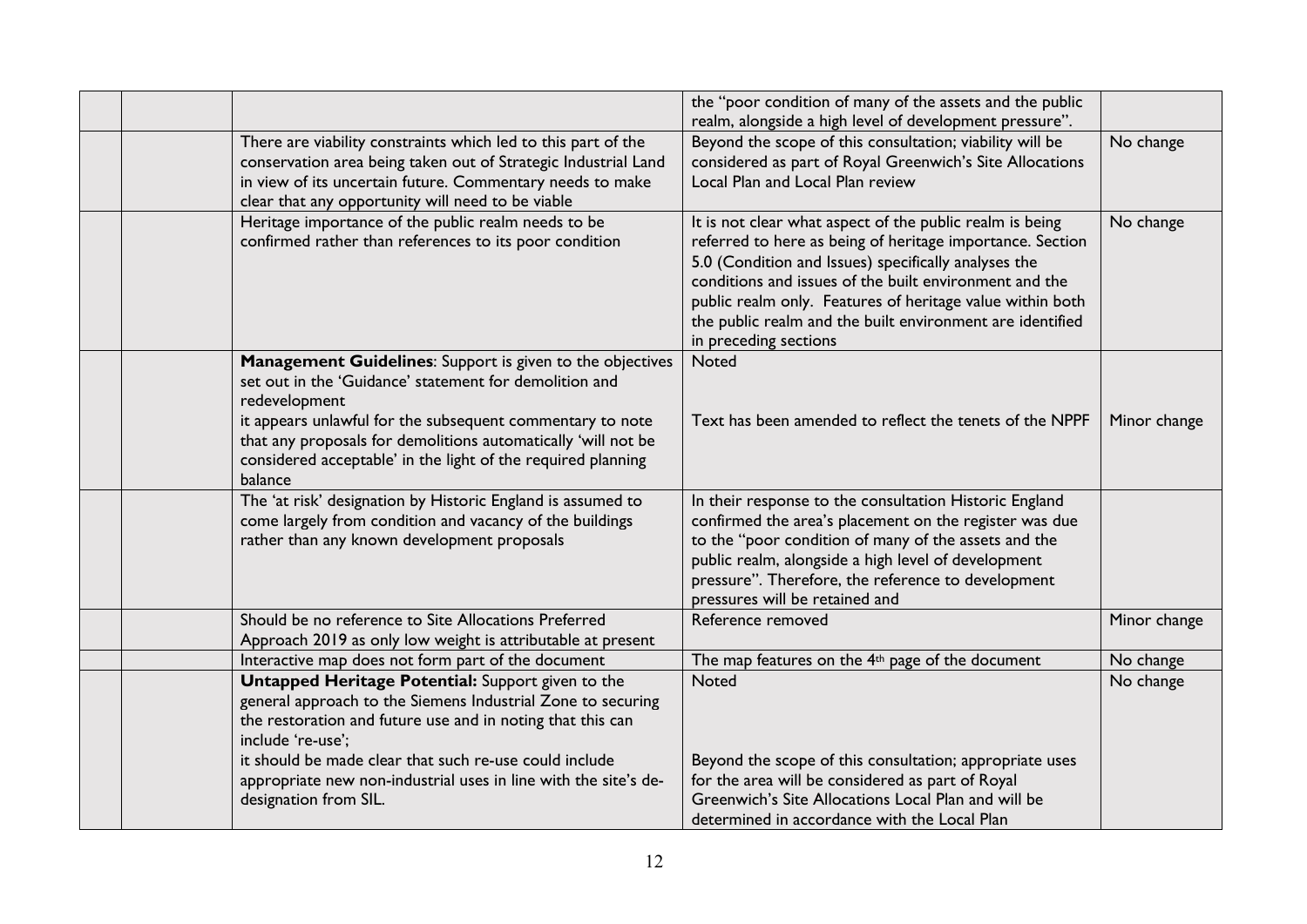| 12 | Lichfields on       | <b>Thames Barrier &amp; Bowater Road</b>                       |                                                                        | No change    |
|----|---------------------|----------------------------------------------------------------|------------------------------------------------------------------------|--------------|
|    | behalf of           | Proportionate with a concise format that generally identifies  | <b>Noted</b>                                                           |              |
|    | Eastmoor St         | significance of the area and its individual character areas    |                                                                        |              |
|    | LLP <sub>c</sub> /o |                                                                |                                                                        |              |
|    | Aitch Group         |                                                                |                                                                        |              |
|    |                     | <b>Summary of Significance</b>                                 | The '6 <sup>th</sup> ' storeys referred to here are basement and roof  | No change    |
|    |                     | Scale of development and character of conservation area is     | storeys which would not be included in a description of a              |              |
|    |                     | not accurately conveyed. Stating that building heights are     | building's height. In their listed building entry for 37               |              |
|    |                     | predominately 3-5 storeys or prevailing heights of 1-5 storeys | Bowater Road, Historic England describe the building as a              |              |
|    |                     | does not recognise the taller buildings. 37 Bowater Rd has a   | 'large five storey L-plan building' and 'five storeys plus             |              |
|    |                     | 6-storey frontage to Barrier Park and 17-21 Bowater Rd is 6    | basement'. 17-21 is also described by Historic England as              |              |
|    |                     | storeys. Thames Barrier Control Tower is 35m high approx.      | a 'five-storey building' and is a five-storey building with a          |              |
|    |                     | Text in relation to building heights should be amended to say  | mansard roof. The Thames Barrier Control Tower is a                    |              |
|    |                     | building heights are predominantly 3 to 6 storeys with single  | unique element within the Conservation Area and as a                   |              |
|    |                     | storey units and some buildings of impressive scale            | control tower to oversee the river needs to be a certain               |              |
|    |                     |                                                                | height. It is not representative of the character of the               |              |
|    |                     |                                                                | conservation area in terms of building heights.                        |              |
|    |                     |                                                                | Assessment of building heights will remain the same.                   |              |
|    |                     | <b>Policy Context</b>                                          | Opportunity Area will be referenced in the List of                     | Minor change |
|    |                     | Opportunity Area should be referenced as well as being         | Designations, along with Thames Policy Area. Tall                      |              |
|    |                     | identified as an area appropriate for tall buildings           | building suitability will not be referenced since it is not on         |              |
|    |                     |                                                                | the proposals map. Policy DH2 states that tall buildings               |              |
|    |                     |                                                                | may be appropriate in Charlton Riverside, providing                    |              |
|    |                     |                                                                | consideration is given to heritage assets and distinctive              |              |
|    |                     |                                                                | character features. This policy does not mean that all tall            |              |
|    |                     |                                                                | buildings will be appropriate in this area, so it is not a             |              |
|    |                     |                                                                | designation.                                                           |              |
|    |                     | <b>Open Space</b>                                              | Noted; This is one of the toggleable layers on the                     | No change    |
|    |                     | Contribution of open space not mapped                          | interactive map; it is usually switched off by default for<br>clarity. |              |
|    |                     | Storage areas, yards and service areas on the site of 33-81    | The area to the west of the Conservation Area is shown                 | Minor change |
|    |                     | Eastmoor Street and 6-10 Westmoor Street do not                | as making a negligible contribution. Text has been                     |              |
|    |                     | contribute positively to the setting of the Conservation Area  | updated to reflect this in Section 4.1; associated buildings           |              |
|    |                     |                                                                | have been identified as 'detractors' in Section 2.1 and the            |              |
|    |                     |                                                                | map updated accordingly                                                |              |
|    |                     | No recognition that the existing setting, particularly to the  | Text updated to reflect this in sections 2.1 and 4.1                   | Minor change |
|    |                     | west, is poor quality and detracts from key areas of public    |                                                                        |              |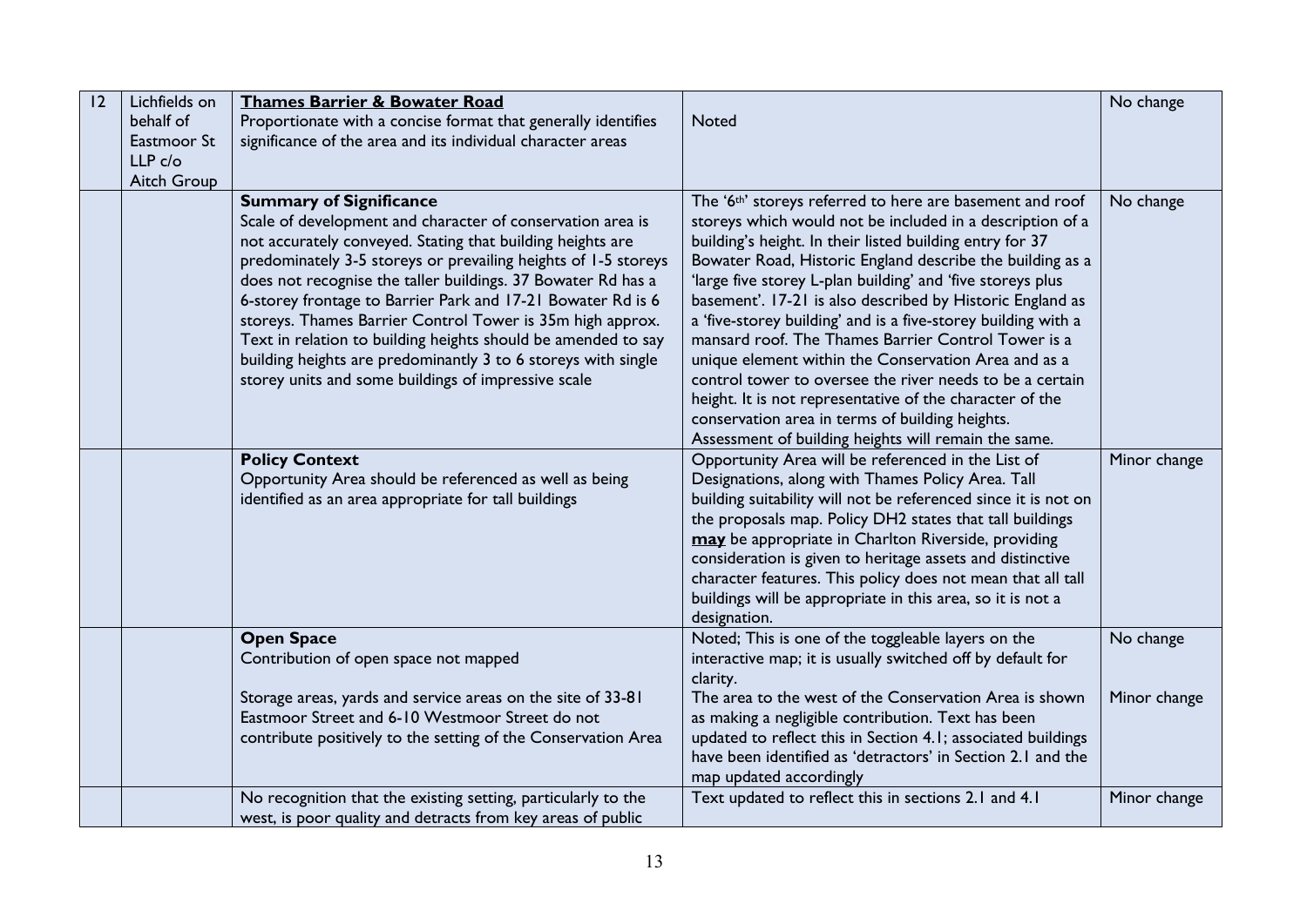|   |                     | realm                                                                                                                                                                                                                                                                                                                                                                                                                                                                                                                                                                                                                                                                                                                                                                                                               |                                                                                                                                                                                                                                                                                                                                                     |                     |
|---|---------------------|---------------------------------------------------------------------------------------------------------------------------------------------------------------------------------------------------------------------------------------------------------------------------------------------------------------------------------------------------------------------------------------------------------------------------------------------------------------------------------------------------------------------------------------------------------------------------------------------------------------------------------------------------------------------------------------------------------------------------------------------------------------------------------------------------------------------|-----------------------------------------------------------------------------------------------------------------------------------------------------------------------------------------------------------------------------------------------------------------------------------------------------------------------------------------------------|---------------------|
|   |                     | Section 6.2 is too negatively worded. Potential for harm is<br>limited by poor quality of existing setting. Guidance should<br>acknowledge opportunities for enhancing character and<br>appearance in line with NPPF policy 200 and should recognise<br>the opportunities for development within the setting to<br>improve its quality, as well as stimulate regeneration and<br>contribute to wider economic and heritage benefits. Text<br>should be re-worded to state that development within the<br>setting of the conservation area should be sympathetic its<br>industrial riverside character and take opportunities to<br>reinforce local distinctiveness with development of an<br>appropriate scale and design, having regard to the prevailing<br>scale of development of one to six industrial storeys | Text will be updated to reflect wording of the NPPF                                                                                                                                                                                                                                                                                                 | Minor change        |
| 3 | <b>Cllr Smith</b>   | <b>Excellent reports</b>                                                                                                                                                                                                                                                                                                                                                                                                                                                                                                                                                                                                                                                                                                                                                                                            | <b>Noted</b>                                                                                                                                                                                                                                                                                                                                        | No change           |
|   |                     | Thames Barrier & Bowater Road: pleased to see issues<br>around legacy signage were picked up, good to get those<br>rationalised. In addition, the route for Capital Ring Walk<br>(Section 1) should be updated as it pre-dates the filling in of<br>the missing link along the river for Quietway 14, which now<br>goes to the Thames Barrier via the Bowater Estate and avoids<br><b>Woolwich Rd</b>                                                                                                                                                                                                                                                                                                                                                                                                               | The inaccurate route maps for both Capital Ring and<br>Thames Path will be noted in the Condition and Issues<br>section (Public Realm) and Untapped Heritage Potential<br>section                                                                                                                                                                   | <b>Text amended</b> |
| 4 | <b>Cllr Gardner</b> | <b>Excellent and thorough documents</b>                                                                                                                                                                                                                                                                                                                                                                                                                                                                                                                                                                                                                                                                                                                                                                             | <b>Noted</b>                                                                                                                                                                                                                                                                                                                                        | No change           |
|   |                     | We need more reference and connection between Charlton<br>Riverside and Charlton Hillside. Both were transformed and<br>further cemented by the opening of the railway which is the<br>boundary between the two parts. It is important to see<br>Charlton's conservation assets as a whole                                                                                                                                                                                                                                                                                                                                                                                                                                                                                                                          | Where historical links exist between Charlton Riverside<br>and Charlton Hillside, they are mentioned in the<br>historical development sections in the documents;<br>however the character of Charlton Hillside with its pre-<br>industrial village core and that of Charlton Riverside with<br>its Victorian industrial heritage are very different | No change           |
|   |                     | <b>Charlton Riverside:</b> suggest 3 additional key views: looking<br>east to Woolwich Ferry, north to Tate & Lyle embarkation<br>point and historic view south from the river to St Luke's<br>Church Charlton Village. This is one of just 11 churches<br>granted in the 18th century the right to fly the Red Ensign to<br>ease the passage of naval vessels. In 1864, both St. Luke's<br>Charlton and St. Mary's Woolwich replaced them with the<br>White Ensign made in proportion 2:3                                                                                                                                                                                                                                                                                                                          | Noted; Woolwich Ferry & Tate & Lyle factory will be<br>added to features of interest in Key View FV4: Thames<br>Panorama from Thames Path. View to St Luke's will be<br>included as an additional key view                                                                                                                                          | <b>Text amended</b> |